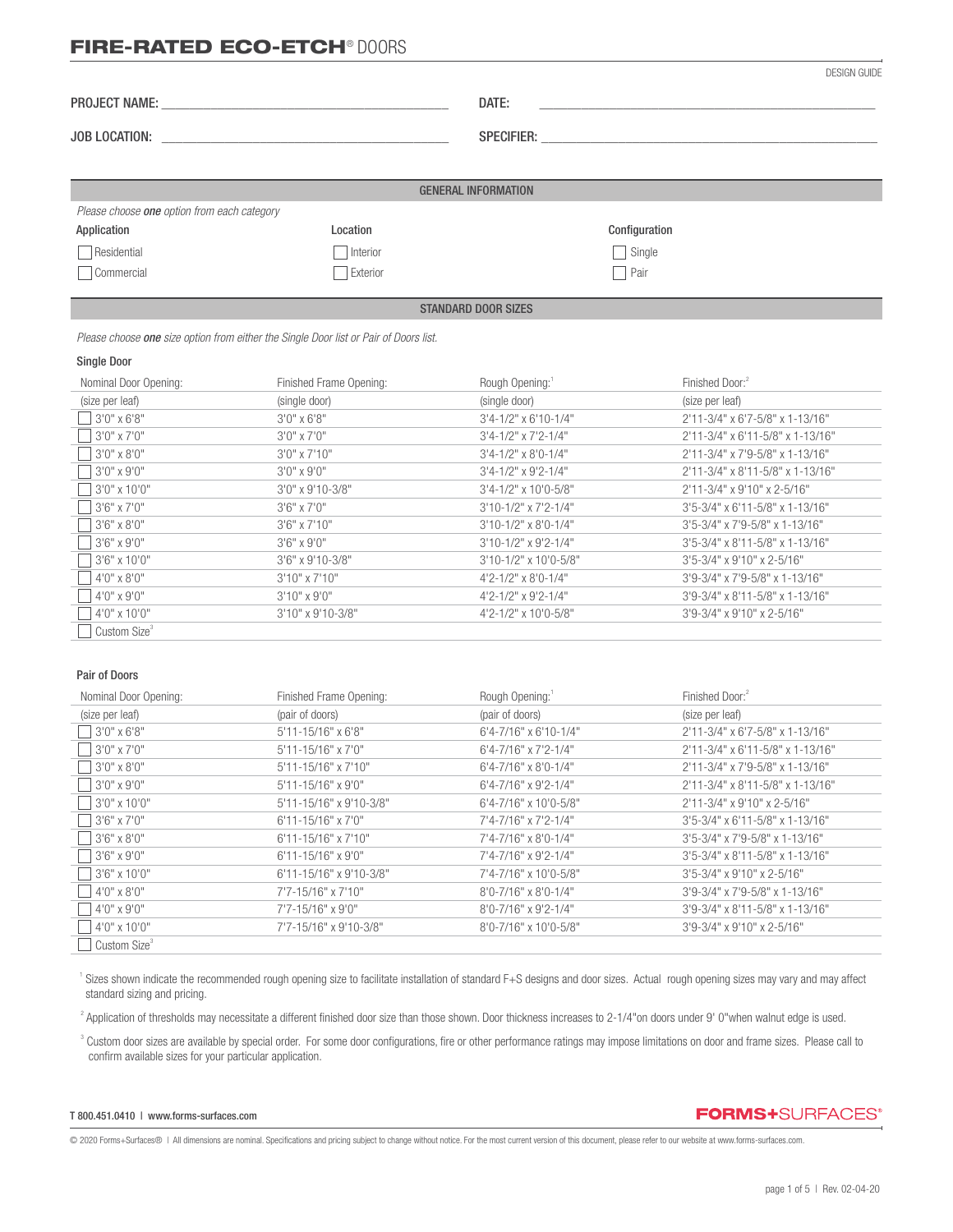## AVAILABLE DESIGNS

*Please choose* one *design option.*

## Full Door Patterns









## Allover Patterns

| City Lights | Current  | Dash          | Flicker  |
|-------------|----------|---------------|----------|
| Glacier     | Mica     | Reeds         | Seagrass |
| Sequence    | Silkworm | <b>Stacks</b> | Stripe   |
| Thatch      | Trace    |               |          |

### Custom Pattern

Custom pattern *(please provide artwork)*

#### T 800.451.0410 | www.forms-surfaces.com

## **FORMS+**SURFACES®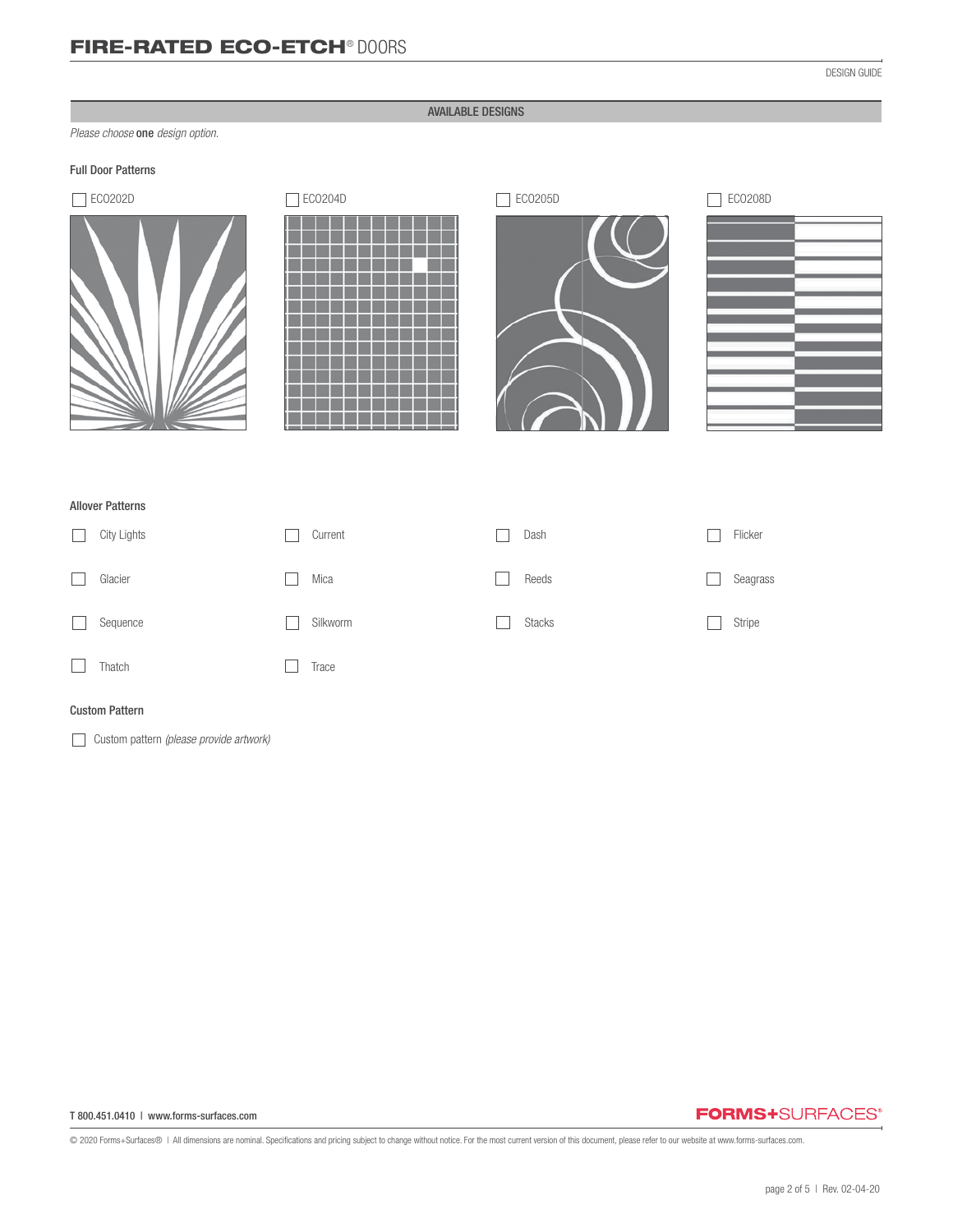QUANTITY

#### Number of Leafs: *\_\_\_\_\_\_\_\_\_\_\_\_\_\_\_\_\_\_\_\_\_\_\_\_\_\_\_\_\_\_\_*

֦

DOOR CONFIGURATION

| <b>Door Material</b>                                                                                                                                                                                                                               | Swing                                                                                                                                   |
|----------------------------------------------------------------------------------------------------------------------------------------------------------------------------------------------------------------------------------------------------|-----------------------------------------------------------------------------------------------------------------------------------------|
| Please select one Material and Finish.                                                                                                                                                                                                             | Please select one Swing option.                                                                                                         |
| <b>STAINLESS STEEL</b>                                                                                                                                                                                                                             |                                                                                                                                         |
| Seastone<br>Satin                                                                                                                                                                                                                                  | <b>RH</b><br>LHR<br>RHR<br>Single Door:<br>LH                                                                                           |
| Mirror                                                                                                                                                                                                                                             | LHR/RHR<br>Pair of Doors:<br>LH/RH<br>LH/RH fixed<br>LH/RH fixed                                                                        |
| <b>FUSED METAL</b>                                                                                                                                                                                                                                 | LHR/RHR fixed<br><b>LHR fixed/RHR</b>                                                                                                   |
| Fused Bronze, Seastone<br>Fused Bronze, Satin<br>Fused Bronze, Mirror<br>Fused Graphite, Seastone<br>Fused Graphite, Satin<br>Fused Graphite, Mirror<br>Fused Nickel Bronze, Seastone<br>Fused Nickel Bronze, Satin<br>Fused Nickel Bronze, Mirror | -INSIDE-<br>(RH)<br>(LH)<br><b>LEFT HAND</b><br><b>RIGHT HAND</b><br>(DOOR SWINGS TO INSIDE)                                            |
| Fused Nickel Silver, Seastone<br>Fused Nickel Silver, Satin<br>Fused Nickel Silver, Mirror<br>Fused White Gold, Seastone<br>Fused White Gold, Satin<br>Fused White Gold, Mirror                                                                    | (LHR)<br>(RHR)<br><b>LEFT HAND</b><br><b>RIGHT HAND</b><br><b>REVERSE</b><br><b>REVERSE</b><br>$\circ$<br>O<br>(DOOR SWINGS TO OUTSIDE) |
| <b>Fire Rating</b>                                                                                                                                                                                                                                 | <b>Edge Element</b>                                                                                                                     |
| Please select one Fire Rating time.                                                                                                                                                                                                                | Please select one Edge Element.                                                                                                         |

| Please select one Fire Rating time.                                                                     |  | Please select one Edge Elemen                      |
|---------------------------------------------------------------------------------------------------------|--|----------------------------------------------------|
| $\Box$ 20 minute $\Box$ 3/4 hour $\Box$ 1 hour<br>$\boxed{\phantom{0}}$ 1-1/2 hour $\phantom{0}$ 3 hour |  | Clear Anodized Aluminum<br>Black Anodized Aluminum |

| lease select one Edge Element.                     |
|----------------------------------------------------|
| Clear Anodized Aluminum<br>Black Anodized Aluminum |
|                                                    |

### Door Frame Required

| $\Box$ Yes<br>$\Box$ No, will use existing frame |  |  |  |  |  |  |  |  |
|--------------------------------------------------|--|--|--|--|--|--|--|--|
|--------------------------------------------------|--|--|--|--|--|--|--|--|

If yes, please complete a Door Frame Design Guide.

#### T 800.451.0410 | www.forms-surfaces.com

## **FORMS+**SURFACES®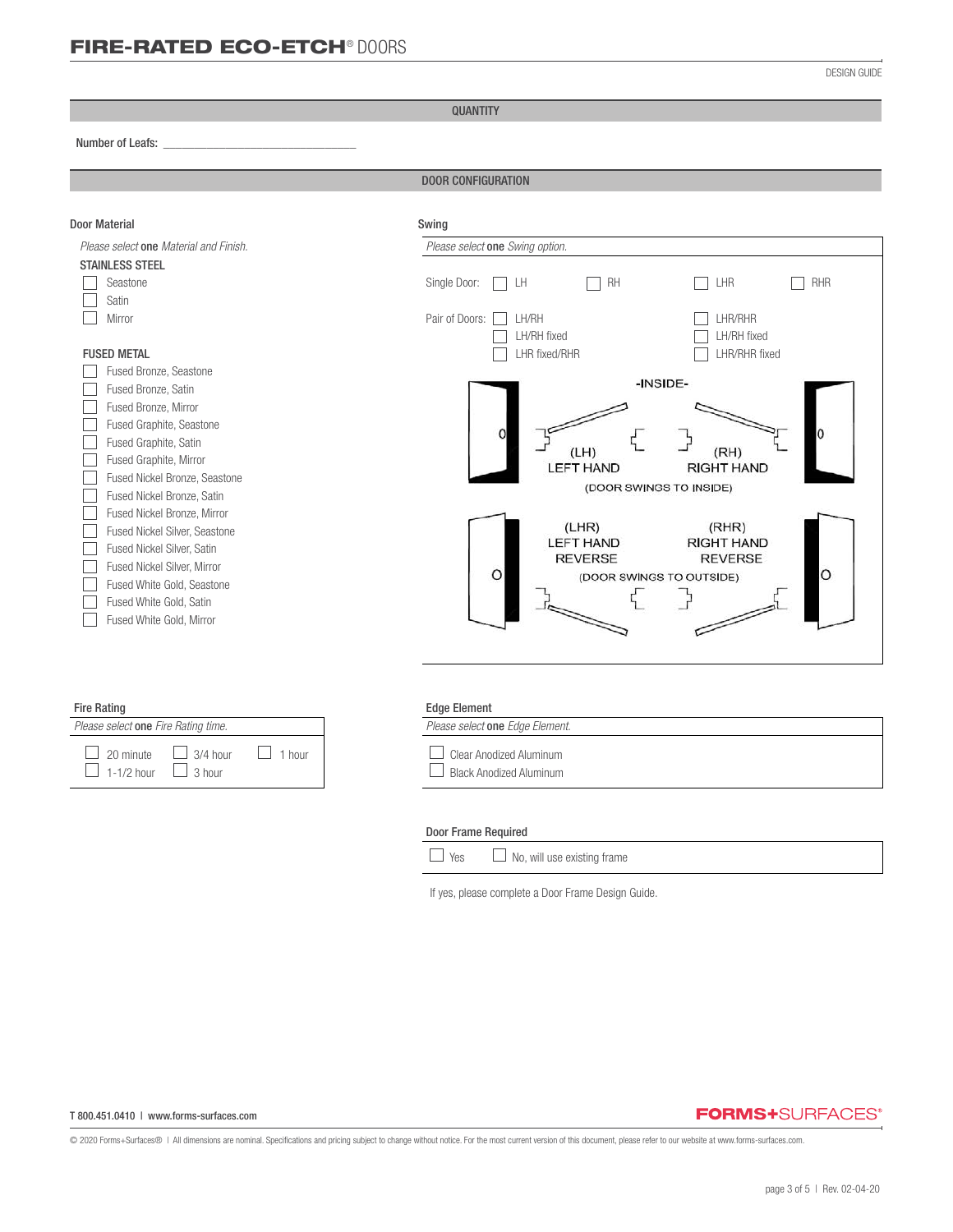DESIGN GUIDE

|                                     |               |                                                 | <b>SUGGESTED HARDWARE</b>                                                                                                                                                                                                                                                                                                                                                                                                                                       |                                                                                                                                                                                                                                                                                                                                                                                                                                                                  |
|-------------------------------------|---------------|-------------------------------------------------|-----------------------------------------------------------------------------------------------------------------------------------------------------------------------------------------------------------------------------------------------------------------------------------------------------------------------------------------------------------------------------------------------------------------------------------------------------------------|------------------------------------------------------------------------------------------------------------------------------------------------------------------------------------------------------------------------------------------------------------------------------------------------------------------------------------------------------------------------------------------------------------------------------------------------------------------|
| <b>Deadbolt</b>                     |               |                                                 |                                                                                                                                                                                                                                                                                                                                                                                                                                                                 |                                                                                                                                                                                                                                                                                                                                                                                                                                                                  |
| Prep Only<br>Prep & Supply<br>None  | $\Rightarrow$ | Schlage B662P - double keyed<br>Other (specify) | Schlage B660P - keyed/thumbturn                                                                                                                                                                                                                                                                                                                                                                                                                                 | Finish: Enterprise of the contract of the contract of the contract of the contract of the contract of the contract of the contract of the contract of the contract of the contract of the contract of the contract of the cont<br><b>Finish: Example 2008</b>                                                                                                                                                                                                    |
| Hinges                              |               |                                                 |                                                                                                                                                                                                                                                                                                                                                                                                                                                                 |                                                                                                                                                                                                                                                                                                                                                                                                                                                                  |
| Prep Only<br>Prep & Supply<br>None  | $\Rightarrow$ | Stanley FBB199<br>Other (specify)               | Model: New York and the state of the state of the state of the state of the state of the state of the state of the state of the state of the state of the state of the state of the state of the state of the state of the sta                                                                                                                                                                                                                                  | Finish: <u>Communication</u><br><b>Finish: Example 2008</b>                                                                                                                                                                                                                                                                                                                                                                                                      |
| Viewer**                            |               |                                                 |                                                                                                                                                                                                                                                                                                                                                                                                                                                                 |                                                                                                                                                                                                                                                                                                                                                                                                                                                                  |
| Prep Only<br>Prep & Supply<br>None  | $\Rightarrow$ | Ives 698B<br>Other (specify)                    |                                                                                                                                                                                                                                                                                                                                                                                                                                                                 | Finish: <b>Example 2018</b>                                                                                                                                                                                                                                                                                                                                                                                                                                      |
| <b>Roller Latch</b>                 |               |                                                 |                                                                                                                                                                                                                                                                                                                                                                                                                                                                 |                                                                                                                                                                                                                                                                                                                                                                                                                                                                  |
| Prep Only<br>Prep & Supply<br>None  | $\Rightarrow$ | Trimco 1559<br>Other (specify)                  | Make: National Commission of the Commission of the Commission of the Commission of the Commission of the Commission                                                                                                                                                                                                                                                                                                                                             | Finish: Enish and the state of the state of the state of the state of the state of the state of the state of the state of the state of the state of the state of the state of the state of the state of the state of the state                                                                                                                                                                                                                                   |
| Flush Bolts (only if pair of doors) |               |                                                 |                                                                                                                                                                                                                                                                                                                                                                                                                                                                 |                                                                                                                                                                                                                                                                                                                                                                                                                                                                  |
| Prep Only<br>Prep & Supply<br>None  | $\Rightarrow$ | Trimco 3917<br>Other (specify)                  | Model: New York and the state of the state of the state of the state of the state of the state of the state of the state of the state of the state of the state of the state of the state of the state of the state of the sta                                                                                                                                                                                                                                  | Finish: The contract of the contract of the contract of the contract of the contract of the contract of the contract of the contract of the contract of the contract of the contract of the contract of the contract of the co<br>Finish: Entrance and the contract of the contract of the contract of the contract of the contract of the contract of the contract of the contract of the contract of the contract of the contract of the contract of the contr |
| Pivots                              |               |                                                 |                                                                                                                                                                                                                                                                                                                                                                                                                                                                 |                                                                                                                                                                                                                                                                                                                                                                                                                                                                  |
| Prep Only<br>None                   | $\Rightarrow$ | Rixson<br>Other (specify)                       |                                                                                                                                                                                                                                                                                                                                                                                                                                                                 | Finish: Enish: Enish: Enish: Enish: Enish: Enish: Enish: Enish: Enish: Enish: Enish: Enish: Enish: E<br>Finish: Enion Production Contract Contract Contract Contract Contract Contract Contract Contract Contract Contract Contract Contract Contract Contract Contract Contract Contract Contract Contract Contract Contract Contract                                                                                                                           |
| <b>Mortise Lock</b>                 |               |                                                 |                                                                                                                                                                                                                                                                                                                                                                                                                                                                 |                                                                                                                                                                                                                                                                                                                                                                                                                                                                  |
| Prep Only<br>$\Box$ None            | $\Rightarrow$ | Schlage L Series<br>Model:<br>Other (specify)   | Make: The contract of the contract of the contract of the contract of the contract of the contract of the contract of the contract of the contract of the contract of the contract of the contract of the contract of the cont<br>Model: New York and the Commission of the Commission of the Commission of the Commission of the Commission of the Commission of the Commission of the Commission of the Commission of the Commission of the Commission of the | Finish:<br>Finish:                                                                                                                                                                                                                                                                                                                                                                                                                                               |
| Concealed Closer*                   |               |                                                 |                                                                                                                                                                                                                                                                                                                                                                                                                                                                 |                                                                                                                                                                                                                                                                                                                                                                                                                                                                  |
| Prep Only<br>None                   | $\Rightarrow$ | LCN 2000 Series<br>Other (specify)              |                                                                                                                                                                                                                                                                                                                                                                                                                                                                 | Finish: The contract of the contract of the contract of the contract of the contract of the contract of the contract of the contract of the contract of the contract of the contract of the contract of the contract of the co<br>Finish: The Contract of the Contract of the Contract of the Contract of the Contract of the Contract of the Contract of the Contract of the Contract of the Contract of the Contract of the Contract of the Contract of the Co |
| Exit/Panic Device*                  |               |                                                 |                                                                                                                                                                                                                                                                                                                                                                                                                                                                 |                                                                                                                                                                                                                                                                                                                                                                                                                                                                  |
| Prep Only<br>None                   | $\Rightarrow$ | Von Duprin 9947<br>Other (specify)              | Make: <u>www.communications.com</u><br>Model: New York Products and the Contract of the Contract of the Contract of the Contract of the Contract of the Contract of the Contract of the Contract of the Contract of the Contract of the Contract of the Contract of t                                                                                                                                                                                           | Finish:<br>Finish:                                                                                                                                                                                                                                                                                                                                                                                                                                               |

\*Items marked are common in commercial applications. \*\*Items marked are common in residential applications.

### T 800.451.0410 | www.forms-surfaces.com

**FORMS+**SURFACES®